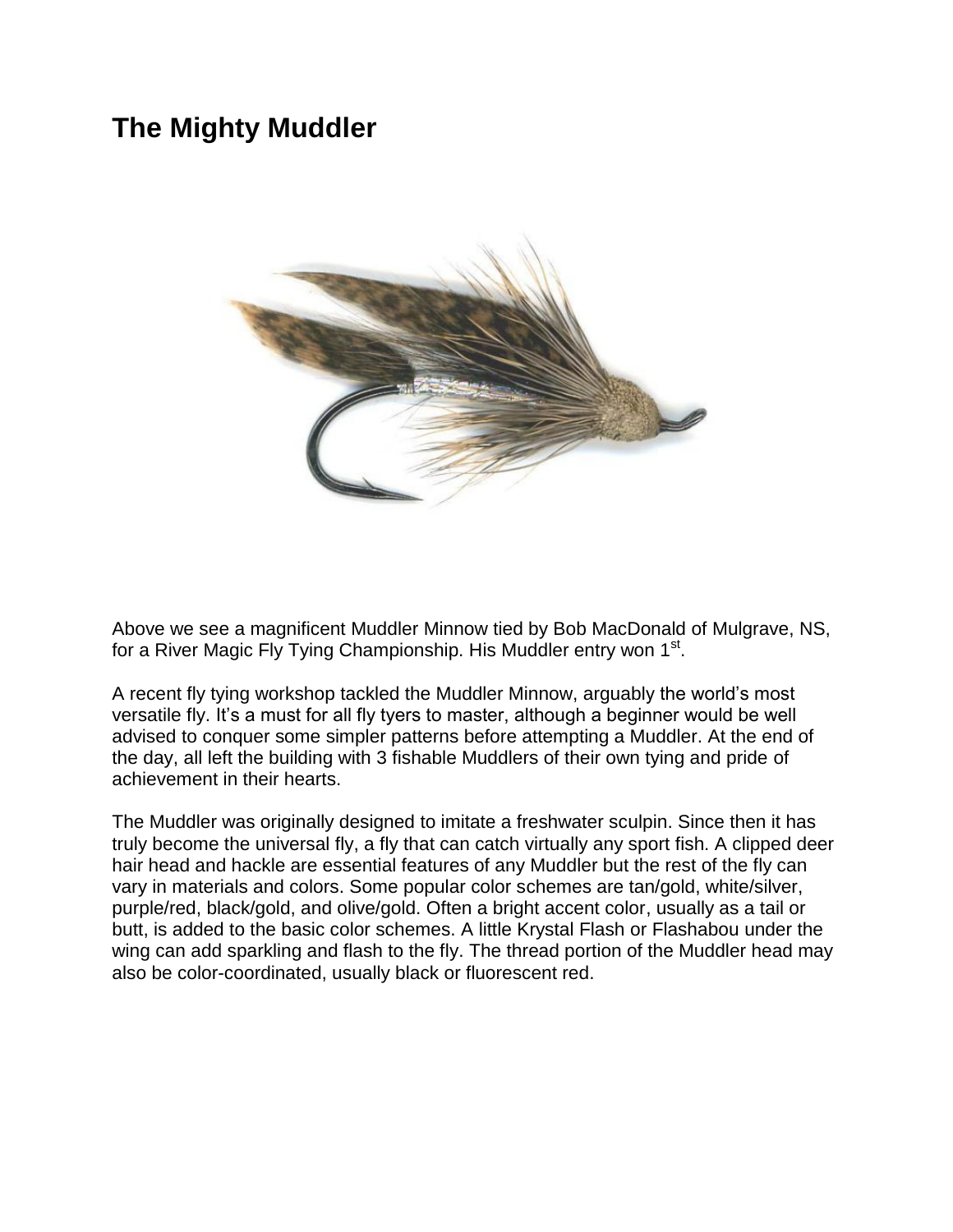

My late friend Bill Strople releasing a St. Mary's River salmon.